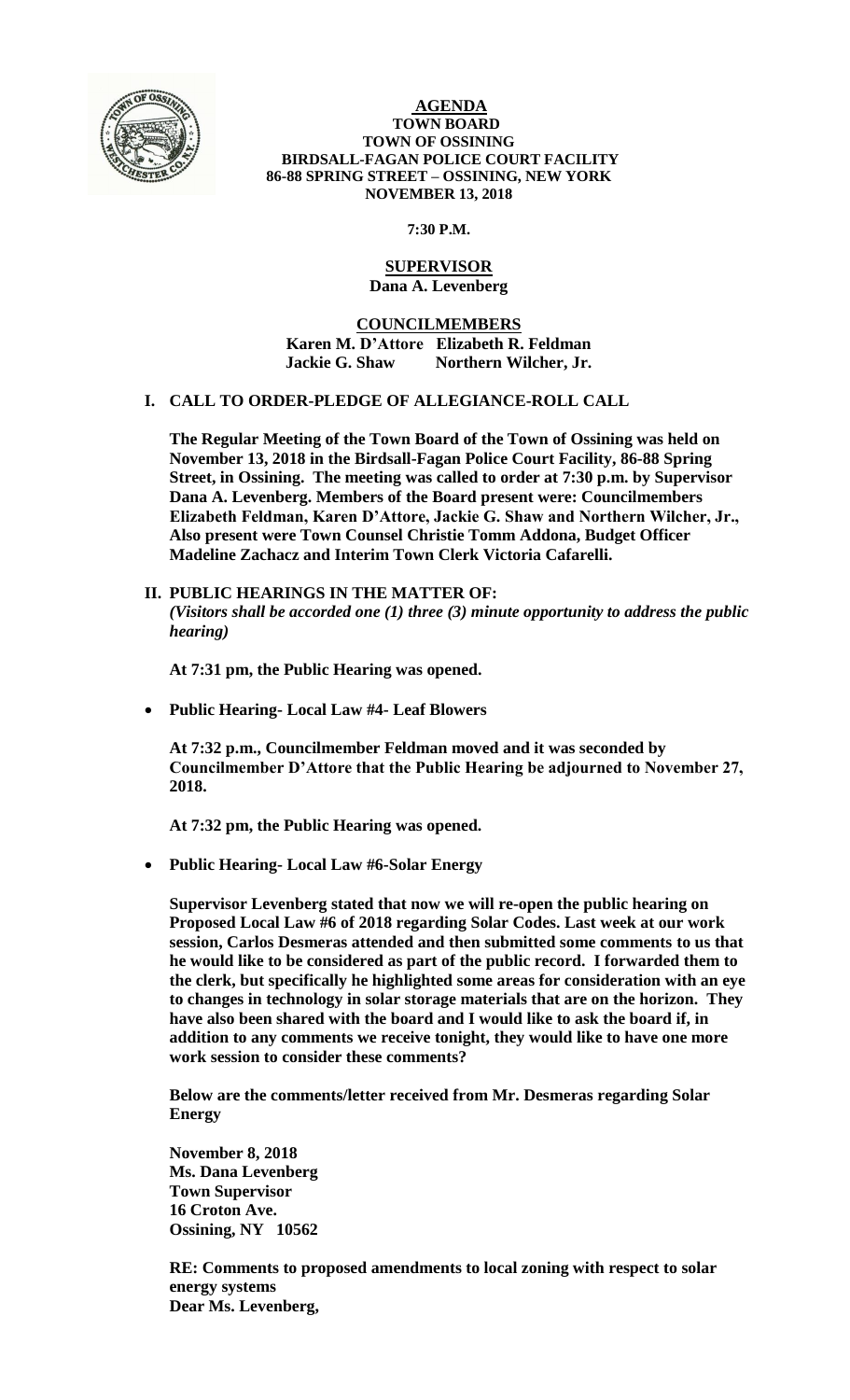**Below please find my concerns and comments about the draft legislation. I am afraid I will not be able to attend the public hearing on November 13th as I will be travelling. I would appreciate however, that these be included as part of the record of that meeting.**

**Should you have any questions regarding these comments feel free to reach me at 914.373.8498 or by email. Sincerely, Carlos Desmaras 78 Somerstown Road Ossining, NY 10562**

**Undefined or poorly defined terms:**

**Ground mounted solar system: Solar powered garden lights appear to meet this definition. A minimum energy generating capacity should be stipulated. Additionally, it does not apply to a system that is not anchored to the ground, e.g. a system that floats on water on a small barge, or one that is merely placed on the ground and its supports weighted down.**

**Mechanical Equipment: Appears on pg. 7, and is not defined anywhere. I note that the principal pieces of equipment other than panels on a solar installation are inverters and batteries and these are electrical and not mechanical equipment.**

**Solar Collector: The definition includes solar hot water systems. These systems are generally small and should not be "roped in" with permitting requirements of "larger" scale solar installations.**

**Qualified solar installer: Not defined in the document. I suggest that the town not require "certified" installers as this will sharply increase the cost to the homeowner of an installed system. Most solar installers capture the entire tax benefit of these systems, and sell these systems at such elevated costs that the payback period for homeowners extends to 20-30 years (by the way 25 years is the estimated useful life of these assets, so the homeowner recoups his/her investment right about the time it has to be scrapped). Ossining to my knowledge does not have any Certified Solar Installation Companies, so any economic development policy aspect of promoting employment is moot. I would also add that fires or other hazards that can hypothetically develop from a solar installation are extremely rare to the point of being non-existent. Moreover, certified installers do not provide an extra layer of safety, as getting certified requires merely taking a short online course. Finally, the industry is moving towards DIY and eliminating the high cost installer, for example, IKEA has begun offering solar systems for the DIY market in Europe, here is the link: [https://www.ikea.com/gb/en/ikea/solar](https://www.ikea.com/gb/en/ikea/solar-panels/)[panels/.](https://www.ikea.com/gb/en/ikea/solar-panels/)**

**Worrisome overuse of "reasonable" as a standard: Overreliance on someone determining what is reasonable lends itself to all kinds of problems. Best to define what is reasonable or to provide illustrations/narratives that can serve as guideposts.**

**Impervious surface: Essentially all ground-mounted systems have a De Minimis impact on the amount of impervious surface, as the ground remains uncovered. However, as defined in the draft, the ground under the panel is defined as impervious.** 

**Anti-reflective coating: Not defined and probably unnecessary. Section H: This appears to be directed to Tier 3, but reads that it "provides requirements for site plan applications". Site plan applications are required for Tier 2 applications that is a residential application. Section H is clearly onerous for a homeowner.**

**Missing timeline: This proposed law imposes a laundry list of requirements on the homeowner or community solar or solar farm developer but the Town is not**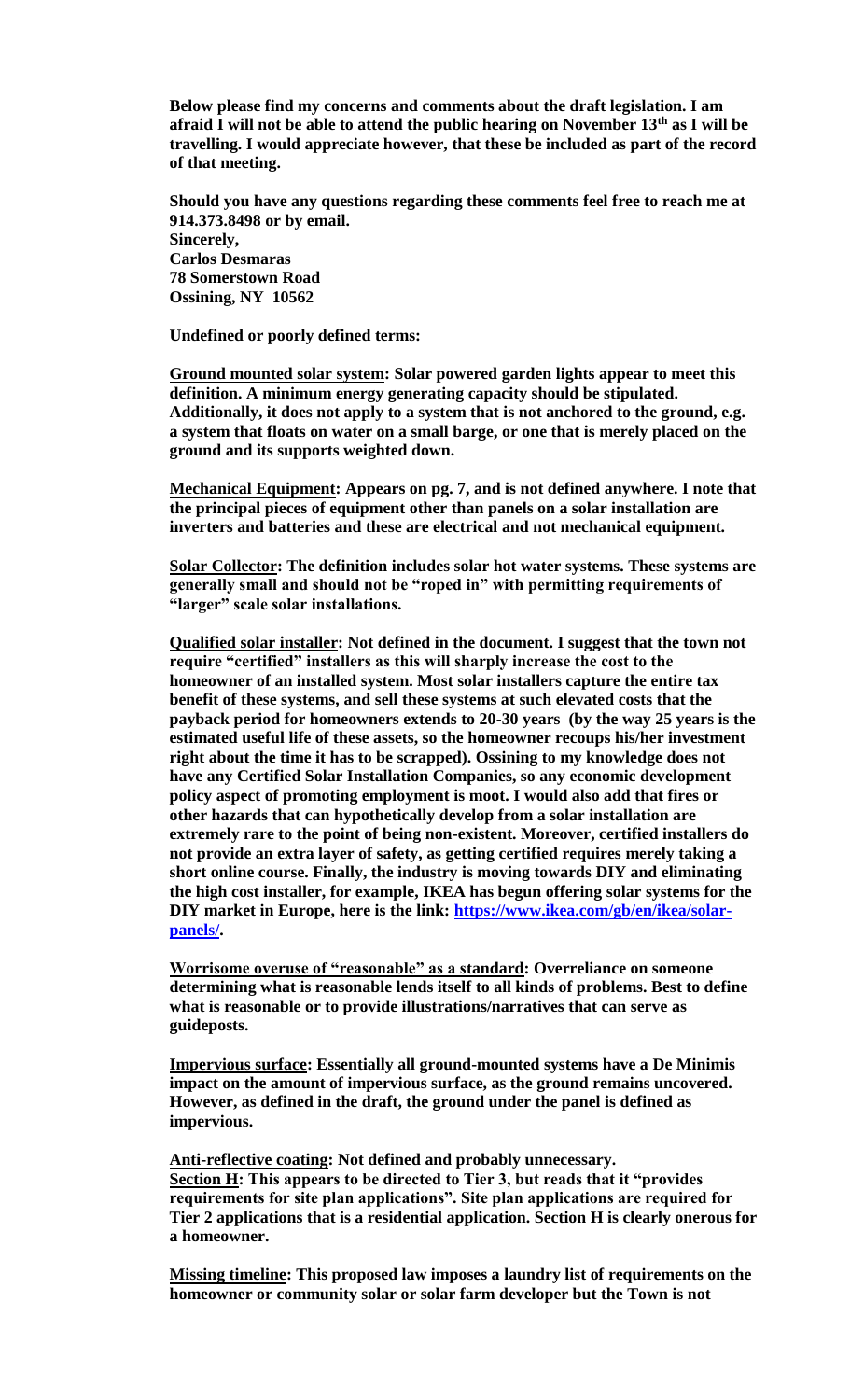**required to complete the review and permitting process in a reasonable amount of time. May I suggest a two-business day turnaround?**

**Requires cash deposit in an amount to ensure good faith performance... and removal: Not clear what "ensure good faith performance" translates into dollars and cents. This should be made into a \$ or % of installed cost requirement. I understand that decommissioning may be a concern for a Tier 3 system in particular where the land is leased to the solar developer. Yet, even in that case should the town have a role here? After all the landowner has sufficient incentive to make sure the equipment is removed once the lease is up.** 

#### **Unnecessary restrictions:**

**Tier 1 & 2 cannot exceed 900 square feet (30 X 30): This is overly restrictive as a variety of solar technologies that make good sense in a residential application could easily require more than 900 square feet. Examples that come to mind include: Tesla's proposed solar tiles, and thin film solar panels. The later are a type of panel is currently less efficient than a crystalline/silicon panel. However, thin film panels can be manufactured at a lower cost and can provide better economics. Because they are less efficient, they require more space for the same amount of installed capacity. Thin film is employed in large/utility scale applications where its much lower cost of installation and lower cost per panel results in superior project economics. However, thin film is making its way into residential applications. The proposed 900 sq. ft. limit would likely limit the use of solar tiles and thin film in Ossining.**

**Tier 2 cannot generate more than 110% of the electricity used on the site in the last year: Why impose this limit? What is the policy goal? A homeowner may wish to sell power to the grid as a business. Why not allow that? Additionally, a homeowner may find him or herself in such a situation quite easily as only a percentage of installed solar capacity is actually put to use (nighttime, cloudy days, rain, etc.) and must therefore a system must be "oversized". A dry and sunny year can easily result in production in excess of 110%.** 

**The law/regulation applies to a grandfathered installation if the homeowner increases capacity by 5.0%: Appears to be an onerous requirement as a homeowner that replaces broken or older panels with more powerful new ones or adds a single panel to an existing system will find themselves subject to these laws and potentially required to incur large and expensive modifications.**

**Must be installed by qualified solar installer: See section above. 35% maximum impervious surface: Tier 3 systems are overly burdened by the 35% max as it requires leasing or buying approximately 3 times the amount of land that will actually be used. This has a large impact on economics.**

**Tier 2 cannot be installed in "front" yards: Certain properties in Ossining have vast front yards and installing panels in the front yard may be the best location and not represent an eyesore.**

**At 7:35 p.m., Councilmember Shaw moved and it was seconded by Councilmember Feldman that the Public Hearing be adjourned to November 27, 2018.**

**Travis Scott CVE Group advised the Board that he is in support this Solar Energy Local Law.** 

# **III.ANNOUNCEMENTS**

**Supervisor Levenberg announced the following:**

**This past weekend, our nation paused to celebrate and thank all those who have served our military, and spent some time contemplating the idea of service. I would like to, once again, thank all of the brave men and women of our community who have served and who continue to defend and protect us around the world. I would also like to recognize the Central Committee of Organized War**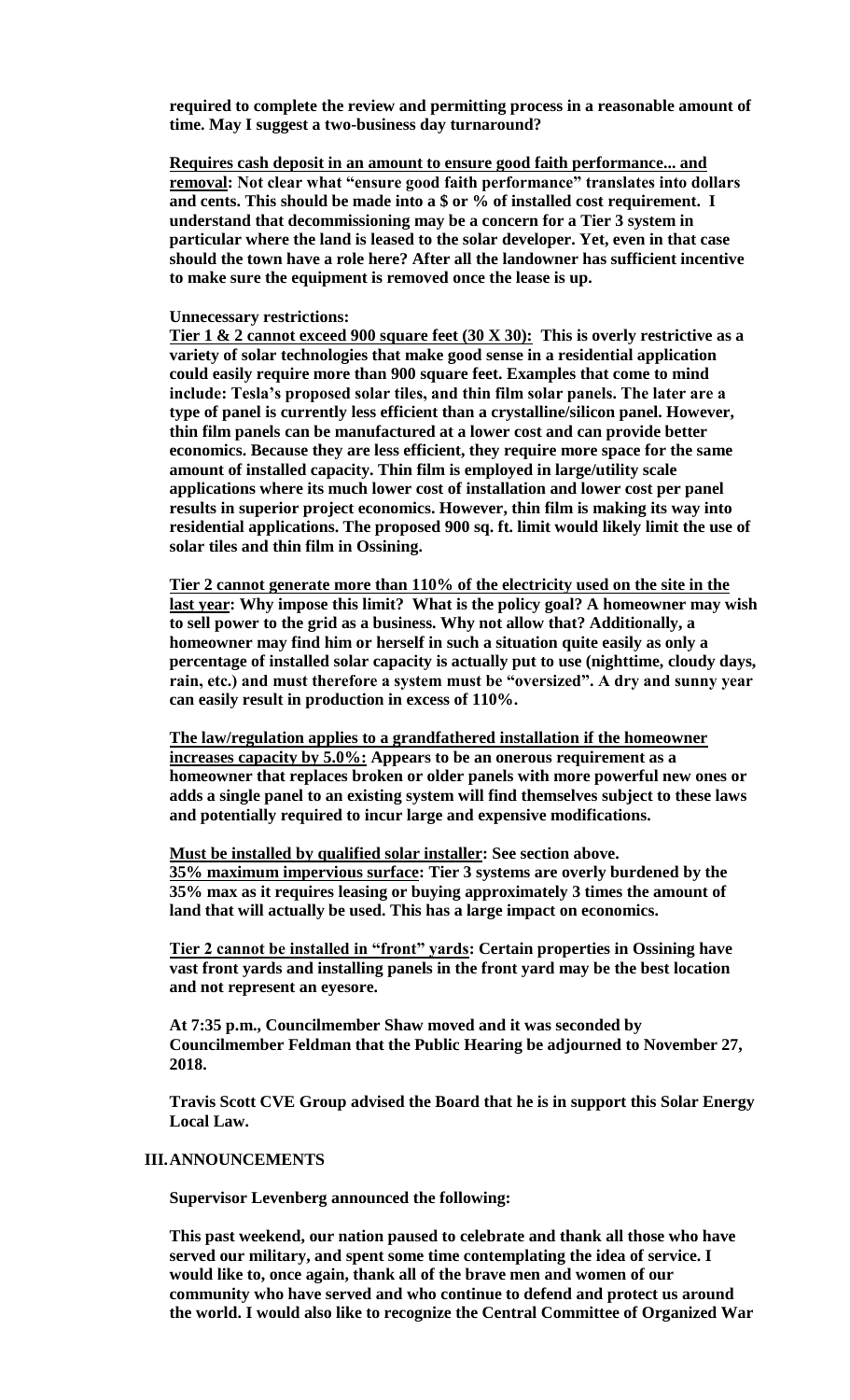**Veterans and the American Legion Post 506 for representing us so proudly at the local level—we are truly blessed to have such an honored history of service here in Ossining.**

**We also have some exciting news today, as the paving on Hawkes Avenue was completed yesterday. We are sure that the residents of the neighborhood are going to be pleased with their new smooth ride home, and I want to thank our Highway Superintendent Michael G. O'Connor for his coordination and oversight, as well as our Highway Foreman, Matteo Verlardo and his crew and for the help from Parks and Cemetery crews for helping prep the road and making sure the result was up to the standards of our residents. We look forward to discussing the next road to get the royal treatment with our Highway Department early next year.**

**On Thursday, November 15th, the [Ossining Documentary and Discussion Series](https://ossiningdocumentaries.org/) will host a screening of "Plastic Paradise," a documentary about the Great Pacific Garbage Patch. Did you know that the largest plastic accumulation zone on earth, or the GPGP, covers an area twice the size of Texas in the ocean between Hawaii and California? How did this happen? What can we do to fix it? Learn more next Thursday in the Budarz Theater beginning at 6:30PM. The film will be followed by a panel discussion and this event is free to the public.** 

**Opening that very evening, as well, is "Of Aliens and Avocados," a series of oneact readings at the Westchester Collaborative Theater. Beginning the evening of Thursday the 15th and lasting through the afternoon of Sunday the 18th, come to see seven original pieces written by some fantastic playwrights and performed right here in Ossining—visit [www.wctheater.org](http://www.wctheater.org/) to get your tickets.**

**On the evening of Friday, November 16th, check out Deni Bonet live at the Steamer Fire House at 117 Main Street. Deni is not only a singer-songwriter but an electric violinist, and she has toured and recorded with artists like Cyndi Lauper, REM and Sarah McLachlan. Doors open at 7:15PM for an 8PM show tickets are \$20 each (\$15 if you're an OAC member) and are available at [www.ossiningartscouncil.org.](http://www.ossiningartscouncil.org/)**

**Also on Friday evening (11/16), the Bethany Arts Community will be holding their first annual Fundraiser, "The Art of Giving," between 7 and 10PM. Bethany has been such a welcome addition to our community and I am so pleased to celebrate them in this way, while thanking them for the programming they have offered while learning about what's coming up next. At last count, there were only 36 tickets left, so make haste! [www.bethanyarts.org](http://www.bethanyarts.org/) is where you can secure yours.**

**Another choice that evening that will make you feel good about giving back is the Festive Tea to benefit the Ossining Children's Center. Hosted by Tastefully Yours on Pleasantville Road in Briarcliff Manor, get into the holiday spirit with proceeds going to benefit OCC. This event will also take place on the evening of Saturday, November 17th. Tickets are available for purchase at Holbrook Cottage, also on Pleasantville Road, or at [www.holbrookcottage.com,](http://www.holbrookcottage.com/) for \$125 each. Can't make it to the event but still want to help? A portion of proceeds from sales at Holbrook Cottage on the 16th and 17th will also go to benefit OCC. Get your holiday shopping squared away while helping one of our community's worthiest organizations.** 

**The Sing Sing Swing is coming up this Sunday, have you bought your tickets yet? Climb aboard the Hornblower "Hybrid" for a night of music, dancing and history as we cruise up the Hudson River from Yonkers and see Ossining from a whole new vantage point! Proceeds benefit the Sing Sing Prison Museum project, which is well underway, and will be a transformative project not just for Ossining, but for Westchester and all of the Hudson Valley. Visit [www.singsingprisonmuseum.org](http://www.singsingprisonmuseum.org/) to get your tickets today!**

**Believe it or not, Thanksgiving is coming up next week, which means that the shopping season is upon us. Shop local at the Northeast Etsy Artist Collective on Friday November 23rd between 11AM and 5PM, and Saturday November 24th between 10AM and 4PM, right in our very own Ossining Public Library. You can**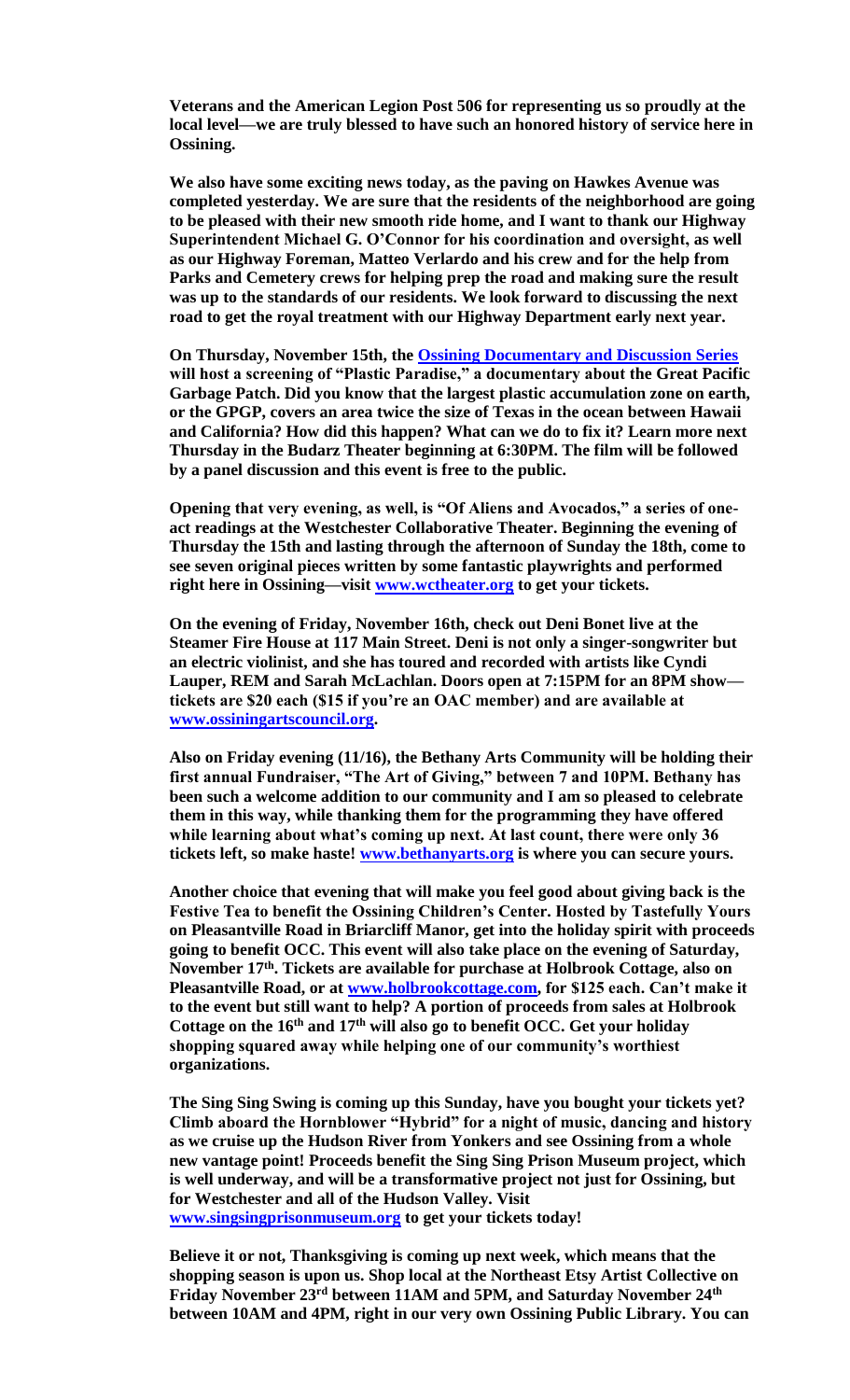**pick up locally crafted gifts for the holidays and 15% of the proceeds will go to benefit the Friends of the Ossining Public Library. Always great when you can direct your spending right back into our community!**

**You can wander from there straight over to Melita's Bazaar on Main Street as well for more local gift options on Saturday, November 24th from 10-5pm. And another local gift favorite is Campwoods Holiday Craft Fair on Saturday December 1st from 10a-5p and Sunday December 2nd from 11a-4p so you have lots of options to buy your gifts locally!**

**On November 26th, participate in Meet the Entrepreneur Next Door with Ossining Innovates, 7-9pm at Good Choice Kitchen. Meet Soli Pierce from Sherwood Forest Design David Schofielf from SBS Printing and shipping and learn more about our local entrepreneurs and their success stories.**

**Finally, as we are now well into November, please be reminded that there is no onstreet parking allowed in the Unincorporated Town from November 1st through March 31st. As we are seeing some light snow in the forecast, now is as good a time as any to refresh your memory about on-street parking in the Village of Ossining too— better safe than sorry!**

# **IV.LIAISON REPORTS**

#### **V.DEPARTMENTAL REPORTS**

#### **VI.BOARD RESOLUTIONS**

**A. Approval of Minutes-Regular Meeting**

**Councilmember Feldman moved and it was seconded by Councilmember Shaw that the following resolution be approved.** 

**Resolved, that the Town Board of the Town of Ossining hereby approves the October 9, 2018 minutes of the Regular Meeting as presented.**

> **Motion Carried:4-0-1 Ayes: Feldman, D'Attore, Shaw & Levenberg Abstain: Wilcher**

# **B. Approval of Minutes-Special Meeting**

**Councilmember Feldman moved and it was seconded by Councilmember Shaw that the following resolution be approved.** 

**Resolved, that the Town Board of the Town of Ossining hereby approves the October 16, 2018 minutes of the Special Meeting as presented.**

> **Motion Carried:3-0-2 Ayes:Feldman,Shaw& Levenberg Abstain: Wilcher & D'Attore**

### **C. Approval of Minutes-Regular Meeting**

**Councilmember Shaw moved and it was seconded by Councilmember Feldman that the following resolution be approved.** 

**Resolved, that the Town Board of the Town of Ossining hereby approves the October 23, 2018 minutes of the Regular Meeting as presented.**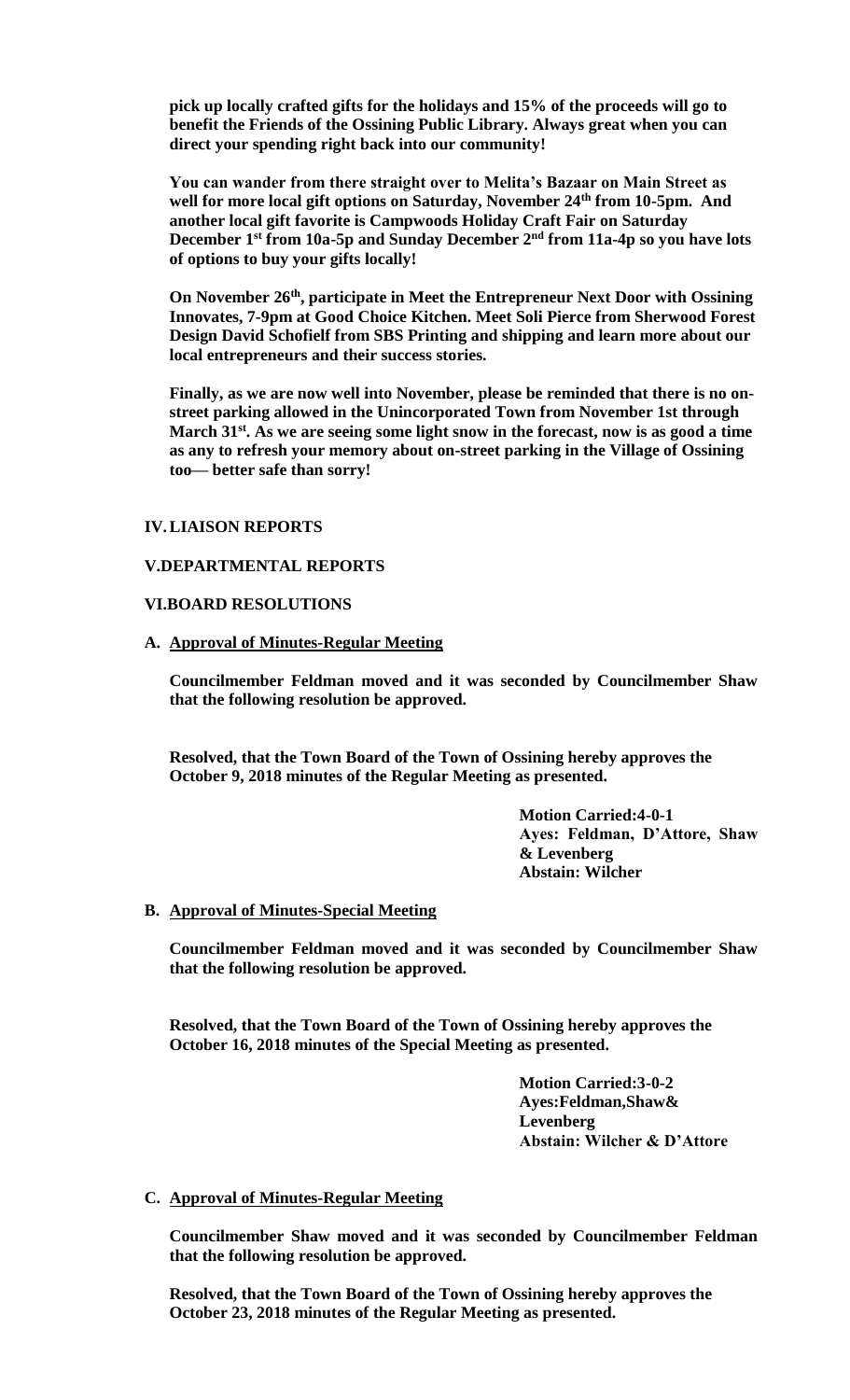**Motion Carried:4-0-1 Ayes: Feldman, D'Attore, Shaw & Levenberg Abstain: Wilcher**

#### **D. Approval of Minutes-Special Meeting**

**Councilmember Shaw moved and it was seconded by Councilmember D'Attore that the following resolution be approved**

**Resolved, that the Town Board of the Town of Ossining hereby approves the November 1, 2018 minutes of the Special Meeting as presented.**

> **Motion Carried:3-0-2 Ayes:D'Attore,Shaw& Levenberg Abstain: Wilcher & Feldman**

#### **E. Approval of Voucher Detail Report**

**Councilmember D'Attore moved and it was seconded by Councilmember Shaw that the following resolution be approved**

**Resolved, that the Town Board hereby approves the Voucher Detail Report dated November 13, 2018 in the amount of \$176,665.71.**

**Supervisor Levenberg stated that this week, we have a somewhat light voucher detail report as we get back into our regular schedule—we had several bills for the engineering design and boring tests out on McCarthy Drive, and we paid OVAC our last payment for 2018.**

**Motion Carried: Unanimously**

# **F. Finance- Capital Project #2018-5212 – North State Road Bike Lane - Phase One**

**Councilmember Feldman moved and it was seconded by Councilmember Shaw that the following resolution be approved**

**Resolved, that the Town Board of the Town of Ossining authorizes opening a 2018 Capital Project #2018-5212, entitled "North State Road Bike Lane – Phase One", with a project budget of \$80,000 for planning and phase one implementation of a bike lane on North State Road. The project will be funded by grant funds from Hudson River Valley Greenway and NYSERDA.** 

(Revenue)

Increase: 3705110.200.5212 \$80,000 – North State Road Bike Lane – Phase One (Expense) Increase: 370030.3089.5212 \$50,000 – NYSERDA Grant Funding (Revenue) Increase: 370279.2798.5212 \$30,000 – Hudson River Valley Greenway Grant Funding

# **Motion Carried: Unanimously**

# **G. Calling for a Public Hearing-2019 Preliminary Budget**

**Councilmember Wilcher moved and it was seconded by Councilmember Feldman that the following resolution be approved**

**Resolved, that the Town Board of the Town of Ossining hereby calls for a Public Hearing to be held on Tuesday, November 27th, 2018 at 7:30 p.m. at the Birdsall-Fagan Police/Court Facility, 86-88 Spring Street, Ossining, NY in the matter of the 2019 Preliminary Budget for the Town of Ossining.**

**Supervisor Levenberg stated that we will complete our internal meetings with department heads tomorrow (Wednesday) between 9:30AM and 2:30PM at 16 Croton—these meetings are open to the public so feel free to join us on the 3rd**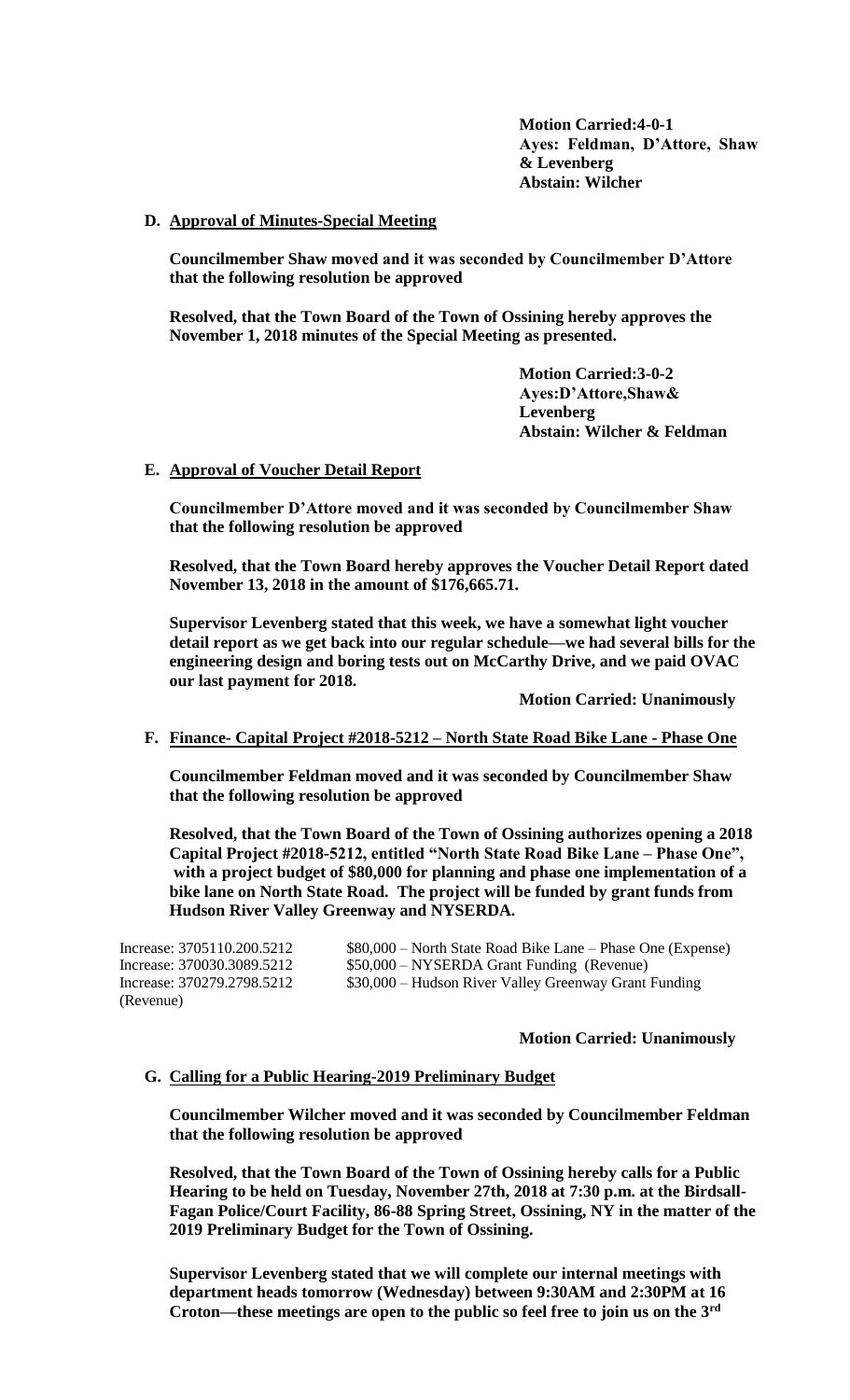**floor of 16 Croton. Our budget presentation will be at our Work Session next Tuesday at 16 Croton Ave starting at 7:30. Please join us for that meeting as well, or catch it on YouTube.**

# **Motion Carried: Unanimously**

# **H. Status and Hourly Rate Change- Interim Town Clerk/ Confidential Secretary to the Supervisor**

**Councilmember Shaw moved and it was seconded by Councilmember Wilcher that the following resolution be approved**

**Whereas, in July 2018, the Town Board appointed Victoria Cafarelli, Confidential Secretary to the Supervisor, to a second-line position of Town Clerk on a temporary basis at a rate of \$23.00 per hour; and**

**Whereas, Ms. Cafarelli has been working approximately 30 hours per week between those two titles, which the Town Board believes should afford her status as a full-time employee;**

**Therefore be it Resolved, that the Town Board of the Town of Ossining hereby increases her hourly rate in the position of Town Clerk to \$35 per hour effective November 13th, 2018; and**

**Be it Further Resolved, that the Town Board does hereby confer upon Ms. Cafarelli "full time' status, which includes treatment as prescribed by the Town of Ossining Elected and Appointed Officials Handbook for so long as she continues to work in excess of 30 hours per week between these two titles.**

**Supervisor Levenberg stated that as you may remember, Town Clerk Mary Ann Roberts has been out tending to some medical issues since this past summer, and the Town Board appointed Victoria Cafarelli to serve as Interim Town Clerk until Mary Ann is able to return. Victoria is an hourly employee, and this resolution will allow us to have Victoria work more hours, which will help us as we finish out the year, and will also adjust her compensation slightly to a rate that more accurately reflects the work she is doing as Interim Clerk. This rate will only apply when she is wearing her Clerk hat. I want to finish by thanking Victoria for stepping up into this role and supporting the Town and Village in Mary Ann's absence. She is doing a great job and we are lucky to have her.**

**Motion Carried: Unanimously**

**I. Resolution Adopting Local Law No. 4 Of 2018 Repealing Chapter 50 Of The Town Code And Amending Chapter 200 With Respect To Accessory Apartments**

**Councilmember Wilcher moved and it was seconded by Councilmember Feldman that the following resolution be approved**

**WHEREAS, the Town of Ossining Town Board is considering the adoption of Local Law No. 4 of 2018 (formerly Proposed Local Law No. 5 of 2018) which would repeal Chapter 50 of the Town Code and amend Chapter 200 with respect to accessory apartments (the "Proposed Action"); and**

**WHEREAS, this local law is determined to be an exercise of the police powers of the Town to protect the public health, safety and welfare of its residents, and also serves to an important function in providing diversity of housing in Ossining without changing the low-density, predominantly single-family character of the Town; and**

**WHEREAS, the Town Board has had regulations governing accessory apartments as a special permit use in its Code since 1999 and this local law is intended to, among other things, move said regulations to the Zoning chapter of the Code and allow accessory apartments in detached accessory buildings, while still requiring a special permit; and**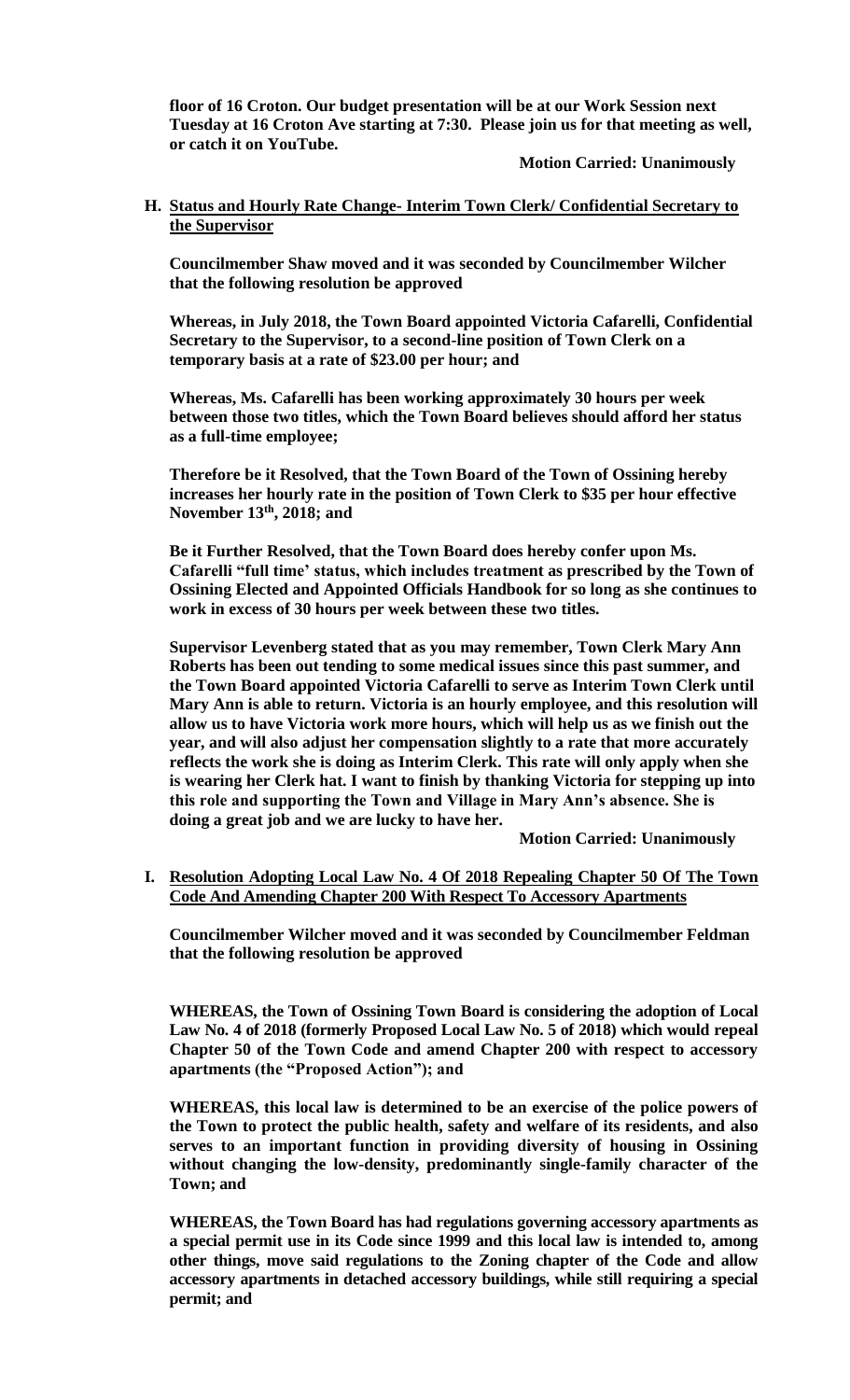**WHEREAS, a public hearing on the proposed local law was duly noticed, opened on July 24, 2018, adjourned to and continued at many subsequent Town Board meetings, and members of the public having had the opportunity to be heard, the public hearing was closed on October 23, 2018; and**

**WHEREAS, the Town Board is the only involved agency, and therefore the lead agency, for the purposes of conducting the environmental review pursuant to the State Environmental Quality Review Act ("SEQRA"); and**

**WHEREAS, the Town Board complied with the referral and notice requirements of Section 239 of the New York State General Municipal Law; and**

**WHEREAS, in response to said referral the Westchester County Planning Board responded by letter dated October 12, 2018 expressing its support for allowing accessory apartments as such units expand the range of housing types available in Westchester communities and also recommended that the Town consider allowing accessory apartments as a permitted use instead of a special permit use on the grounds that it could place further administrative burden and cost on the homeowner; and**

**WHEREAS, said local law has been on the desks of the members of the Town Board of the Town of Ossining for at least seven (7) days, exclusive of Sunday, prior to the adoption of this resolution.**

**NOW, THEREFORE, BE IT RESOLVED, AS FOLLOWS:**

**1. The Town Board hereby adopts and incorporates the recitations and statements set forth above as if fully set forth and resolved herein.**

**2. Pursuant to SEQRA, the Town Board hereby adopts the attached Negative Declaration for the reasons stated therein, thereby finding that the Proposed Action will not result in any significant adverse environmental impacts.**

**3. The Town Board, after due deliberation, finds that it is in the best interest of the Town to adopt said local law, and the Town Board hereby adopts Local Law No. 4 of 2018, a copy of which is attached hereto and made a part of this resolution.**

**4. To the extent required by law, the Town Board hereby overrides the recommendation of the Westchester County Planning Board to allow accessory apartments as a permitted use as opposed to a special permit use. The Town Board finds that accessory apartments have been permitted by special permit in the Town for nearly 20 years with approval from the Zoning Board of Appeals, which is generally a streamlined process that has a minimal financial burden on the applicants while allowing the Town to oversee and monitor the accessory apartments within the Town to ensure the health, safety and welfare of the public and maintain the primarily single-family character of the Town.** 

**5. The Town Clerk is directed to enter said local law in the minutes of this meeting into the local law book for the Town of Ossining; to publish said minutes in a newspaper published in the Town, if any, or in such newspaper published in the county in which such town may be located having a circulation in such town, and affidavits of said publication shall be filed with the Town Clerk; and to file a copy of said local law with the Secretary of State of New York.** 

**Supervisor Levenberg stated that please note, that this local law was Proposed Local Law #5 of 2018 but will be adopted as Local Law #4 of 2018, since we need to number our laws in the order in which they are adopted, not proposed. Sorry for any confusion here.**

> **Roll Call Vote: 5-0-0 Ayes: D'Attore, Shaw, Wilcher, Feldman & Levenberg**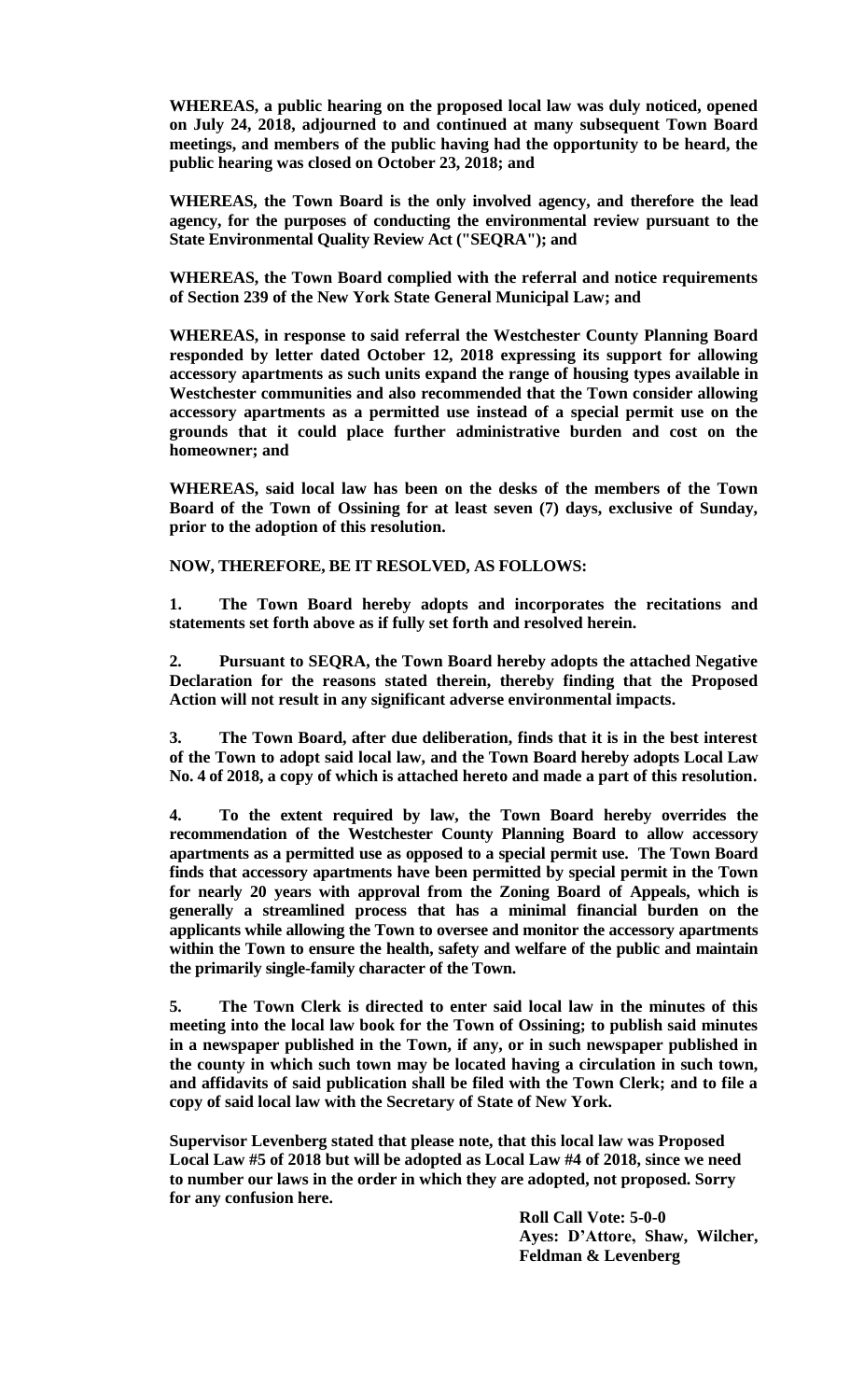#### **VII.CORRESPONDENCE TO BE RECEIVED AND FILED**

**Councilmember Wilcher moved and it was seconded by Councilmember Shaw that the following resolution be approved**

**Resolved, that the Town Board of the Town of Ossining hereby accepts the Town Planning Board meeting minutes dated October 17, 2018.** 

**Motion Carried: Unanimously**

#### **VIII. MONTHLY REPORTS**

**Councilmember Wilcher moved and it was seconded by Councilmember Shaw that the following resolution be approved**

**Resolved, that the Town Board of the Town of Ossining hereby accepts the following monthly reports for the month of October 2018:**

- **Town Clerk's Office**
- **Town Supervisor's Office**
- **GE Helicopter Report**
- **Town Building Department**
- **Dale Cemetery**

#### **Motion Carried: Unanimously**

#### **IX. VISITOR RECOGNITION**

#### **X.ADJOURNMENT –EXECUTIVE SESSION-ADVICE OF COUNSEL**

**At 7:58 p.m., Councilmember Shaw moved and it was seconded by Councilmember Feldman to adjourn the meeting to Executive Session**

**Motion Carried: Unanimously**

**At 8:13 p.m., Councilmember Feldman moved and it was seconded by Councilmember Wilcher to leave Executive Session.**

**Motion Carried: Unanimously**

**At 8:14 p.m., Councilmember Wilcher moved and it was seconded by Councilmember Feldman to Adjourn Executive Session.**

**Motion Carried: Unanimously**

 $Appproved:$ 

**Interim Town Clerk Victoria Cafarelli**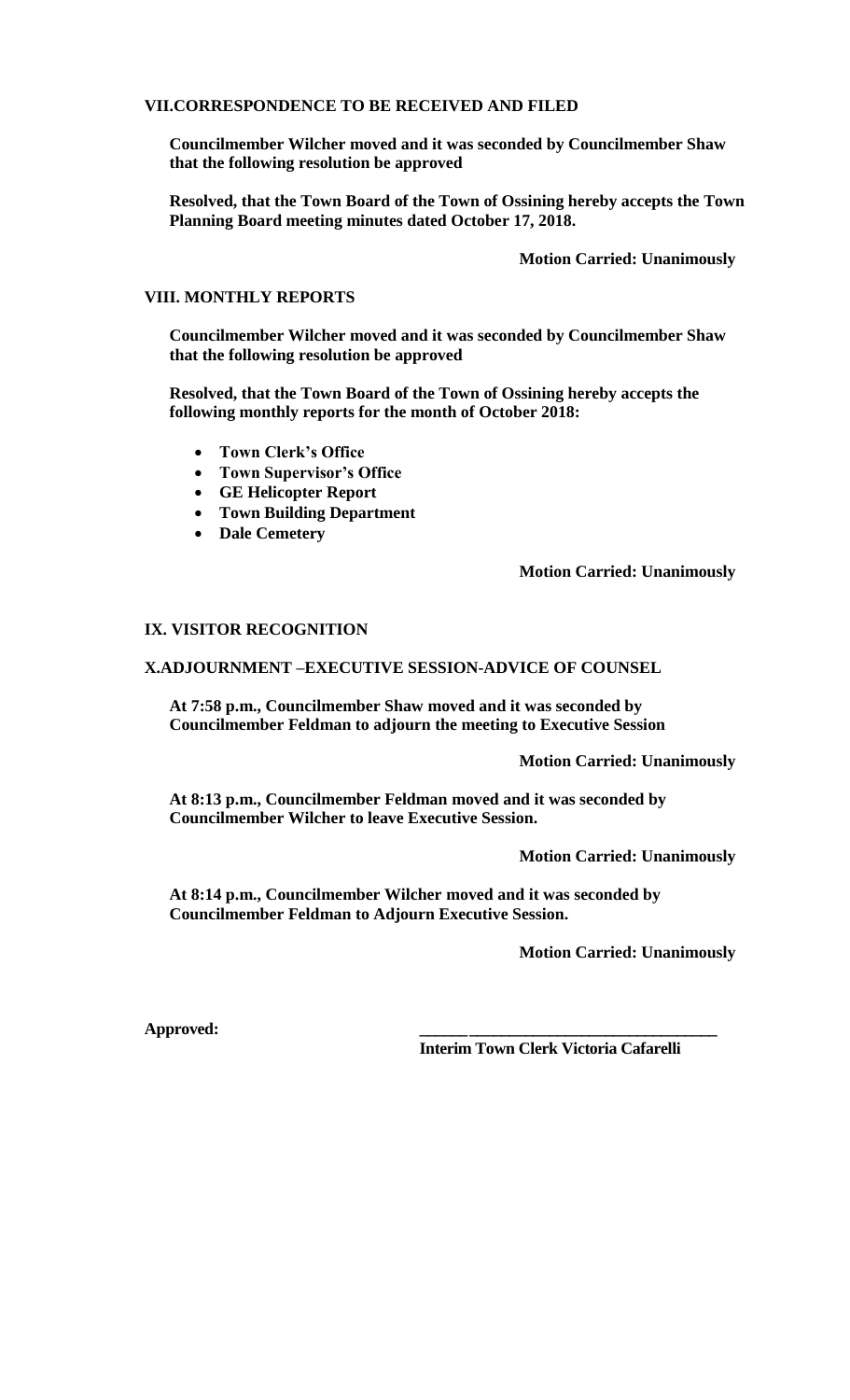# **LOCAL LAW #4 OF THE YEAR 2018**

BE IT ENACTED **by the Town Board of the Town of Ossining as follows:**

# **Section 1:Title**

**This Local Law shall be known and cited as "Local Law No. of 2018, for the Purpose of Repealing Chapter 50, Accessory Dwelling Units in Single-Family Homes, and Amending Chapter 200, Zoning, of the Town Code with Respect to Accessory Apartments."**

# **Section 2: Legislative Intent**

**This local law is determined to be an exercise of the police powers of the Town to protect the public health, safety and welfare of its residents. The Town Board believes that it is reasonable and appropriate to repeal Chapter 50, Accessory Dwelling Units in Single-Family Homes, and to amend Chapter 200, Zoning, of the Town Code with respect to accessory apartments.**

# **Section 3: Code Amendments**

- 1. Chapter 50, Accessory Dwelling Units in Single-Family Homes, is hereby repealed.
- 2. The following definitions are hereby added to Section 200-53.A in their proper alphabetical order:

# ACCESSORY APARTMENT

**A dwelling unit within an existing single-family home or within a detached accessory building on a single-family lot which is subordinate to a permitted principal one-family dwelling unit in terms of size, location and appearance and which provides complete housekeeping facilities for one family, including independent cooking, bathroom and sleeping facilities.**

# **BOARDER**

**A person staying at a rooming house or boarding house.**

# 3. **A new Section 200-7.D(6) shall be added and shall read as follows:**

**(6) Accessory apartments on single-family lots, subject to §§ 200-31.2 and 200-45C of this chapter.**

# 4. **A new Section 200-31.2 shall be added and shall read as follows:**

§ 200-31.2 Accessory apartments on [single-family](http://www.ecode360.com/8407171#8407172%238407172) lots.

 **[Purpose.](http://www.ecode360.com/8407171#8407172%238407172) It is the purpose of this section to legalize and control existing accessory apartments on single-family lots and to regulate new conversions. It is also the intent of this section that neighborhoods zoned as single-family maintain their single-family character. This section will further the Town's goal of providing a diversity of housing in Ossining without changing the low-density, predominately single-family character of the Town. This section is intended to ease the financial burden of homeowners, particularly those with moderate or fixed incomes. It is the further purpose and intent of this section to provide for the health,**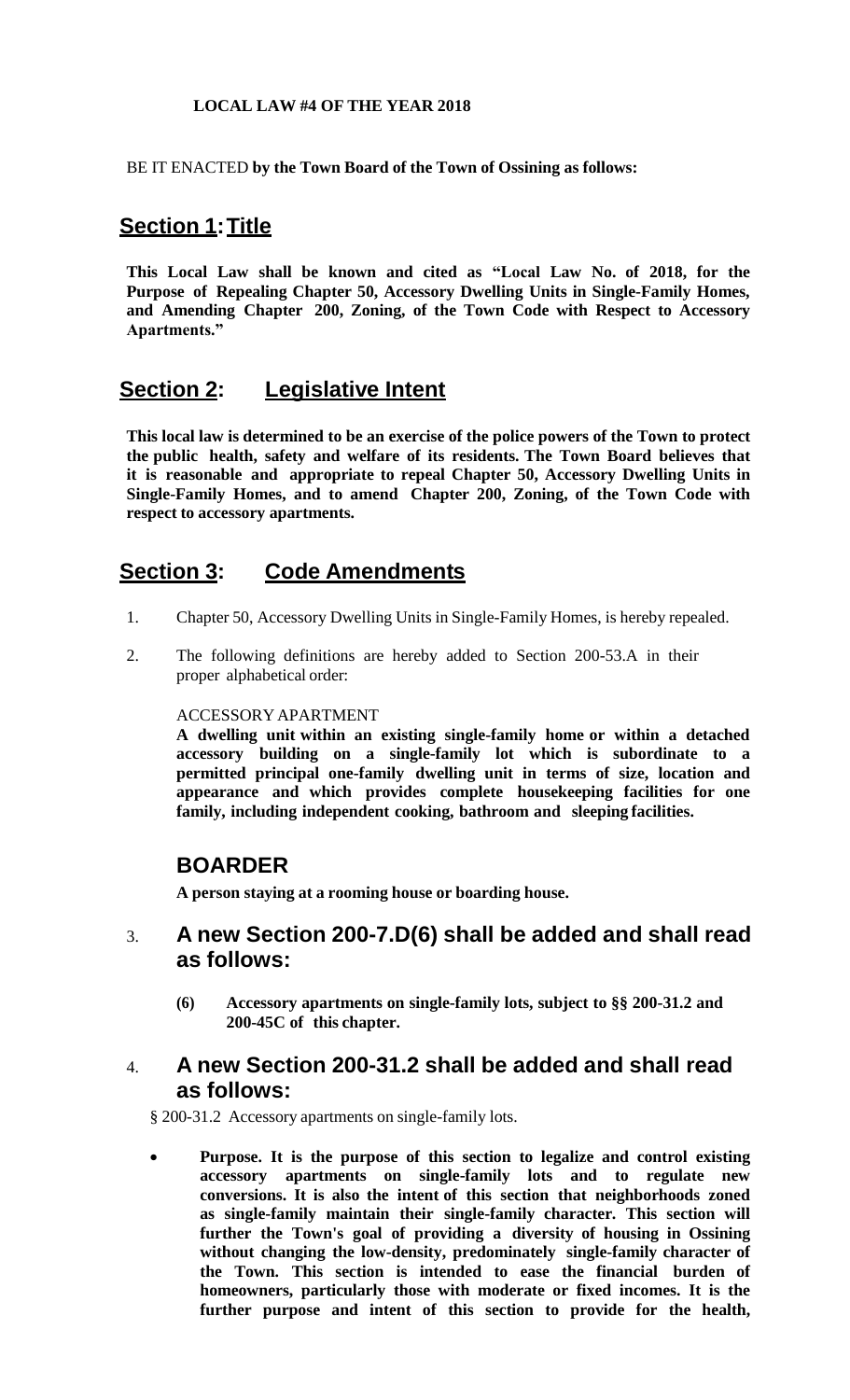**safety and welfare of the inhabitants of the Town of Ossining and of the occupants of accessory apartments and to ensure that said accessory apartments meet minimum health, fire and safety standards.**

- **Required standards.**
	- **The Zoning Board of Appeals of the Town of Ossining may permit the construction of an accessory apartment within an existing single-family home or within a detached accessory building on a single-family lot pursuant to the following standards. It shall be unlawful to use, establish, maintain, operate, occupy, rent or lease any portion of any premises as an accessory apartment for residential occupancy in the Town of Ossining without first having obtained an accessory apartment special permit. Failure or refusal to procure an accessory apartment special permit shall be deemed a violation of this chapter.**
		- **Location. An accessory apartment shall be located only in that portion of a building for which there has been a valid certificate of occupancy in place for at least two years prior to the application for an accessory apartment special permit or where there is proof, as determined by the Building Inspector, that said portion of the building was built prior to the requirement for a certificate of occupancy.**
		- **Size of lot. The lot on which the accessory apartment is proposed shall be no less than the size required by the zoning district in which it is located.**
		- **Architectural treatment. The architectural treatment of the structures on the lot shall be such as to portray the character of a single-family lot. Only one main entrance will be permitted on the front side of the principal building; all other entrances shall be at the side or in the rear of the building(s). In addition, no more than one meter for each utility provided to the lot (i.e., gas, water, etc.) shall be permitted. Notwithstanding the above, if an accessory apartment is located in an accessory building on the lot, said accessory apartment may have its own metering.**
		- **Floor area. The habitable floor area of the accessory apartment shall be a minimum of 300 square feet and a maximum of 800 square feet, and the area of the accessory apartment shall also not exceed 33% of the habitable floor area of the principal building on the lot.**
		- **Bedrooms and occupancy. There shall be a maximum of two bedrooms in the accessory apartment in a single-family home. An accessory apartment in a detached accessory building shall be limited to an efficiency or studio housing unit, as defined in this chapter, and shall be limited to a maximum of two occupants.**
		- **Parking. Adequate off-street parking spaces in accordance with § 200-29 of this chapter shall be provided to prevent the parking in public streets of vehicles of any persons residing in the accessory apartment.**
		- **Ownership. Either the main dwelling or the accessory apartment must be owner-occupied as the owner's primary residence. The owner shall not rent out the ow ne r'sits dwelling unit while on vacation.**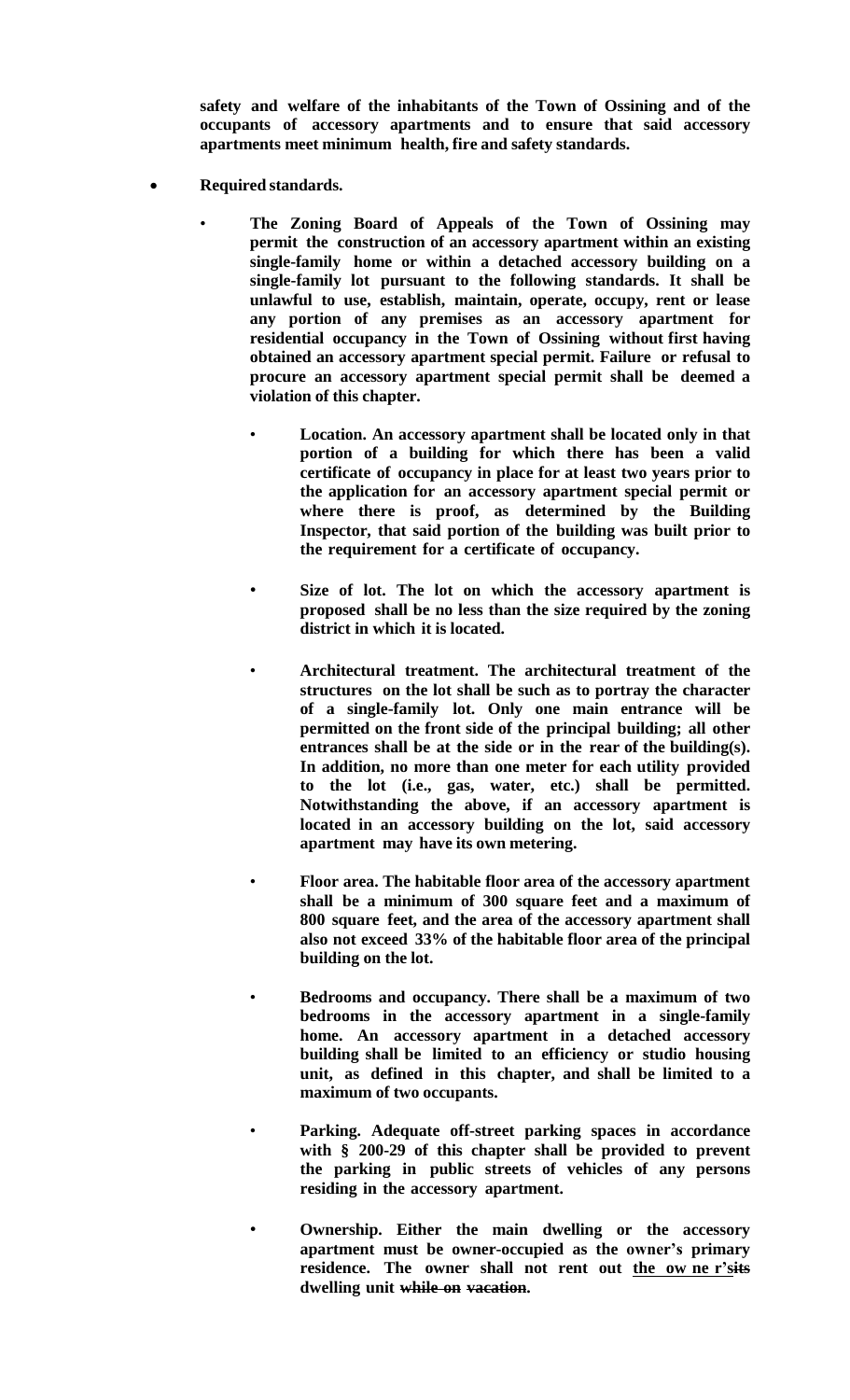- **Number of accessory apartments per lot. There shall be no more than one accessory apartment nor more than a total of two dwelling units permitted per lot.**
- **Permits. A building permit shall be obtained as otherwise required, and a certificate of occupancy must be issued prior to utilization of an accessory apartment. No permit shall be issued until the Building Inspector, Town Engineer and/or the Westchester County Department of Health, whichever is appropriate, has issued written approval indicating that all applicable health, fire, building and safety requirements, including those relating to adequate sewage disposal capacity, have been met.**
- **Renewal permit. Prior to the issuance of any renewal permit, the Building Inspector, or his designee, shall inspect all areas of the building housing the accessory apartment to determine that there is compliance with all applicable laws, rules and regulations. No renewal permit shall be issued until the Building Inspector, or his designee, determines that there is full compliance with said laws, rules and regulations.**
- **Garage space. Garage space may not be used for an accessory apartment unless the required parking on the lot can otherwise be provided.**
- **Minimum term of rental. The rental term of an accessory apartment shall be for at least three months.**
- **Application for special permit; public hearing; term; renewal.**
	- **Application for a special permit for an accessory apartment shall be made to the Zoning Board of Appeals in accordance with the procedures set out in this section. The application shall consist of the following:**
		- **A site plan indicating existing building and lot conditions and a dimensioned floor plan of the principal dwelling, any pertinent detached accessory building, and the proposed accessory apartment.**
		- **A location map showing the applicant's property and adjacent property and streets, the location of existing and proposed off-street parking, water supply and sewage disposal facilities, ingress and egress to the site and such other information as may be required by the Zoning Board of Appeals to determine compliance with the provisions of this section.**
		- **Application fee(s) as set forth in the Schedule of Fees promulgated by the Town Board.** *Editor's Note: See Ch. A203, Fees.*
		- **Upon receipt of the application, the Board shall conduct at least one public hearing for every application for a special permit for an accessory apartment. The Board may, at its discretion, conduct a public hearing in connection with any renewal application. Legal notice of such hearing shall be published in the official newspaper of the Town of Ossining at least 10 days prior to the public hearing. In addition, the Town shall forward written notice of the date, time and place of the hearing and a brief statement describing the application to every owner of property within a radius of 500 feet from the property lines of the lot which is the subject of the**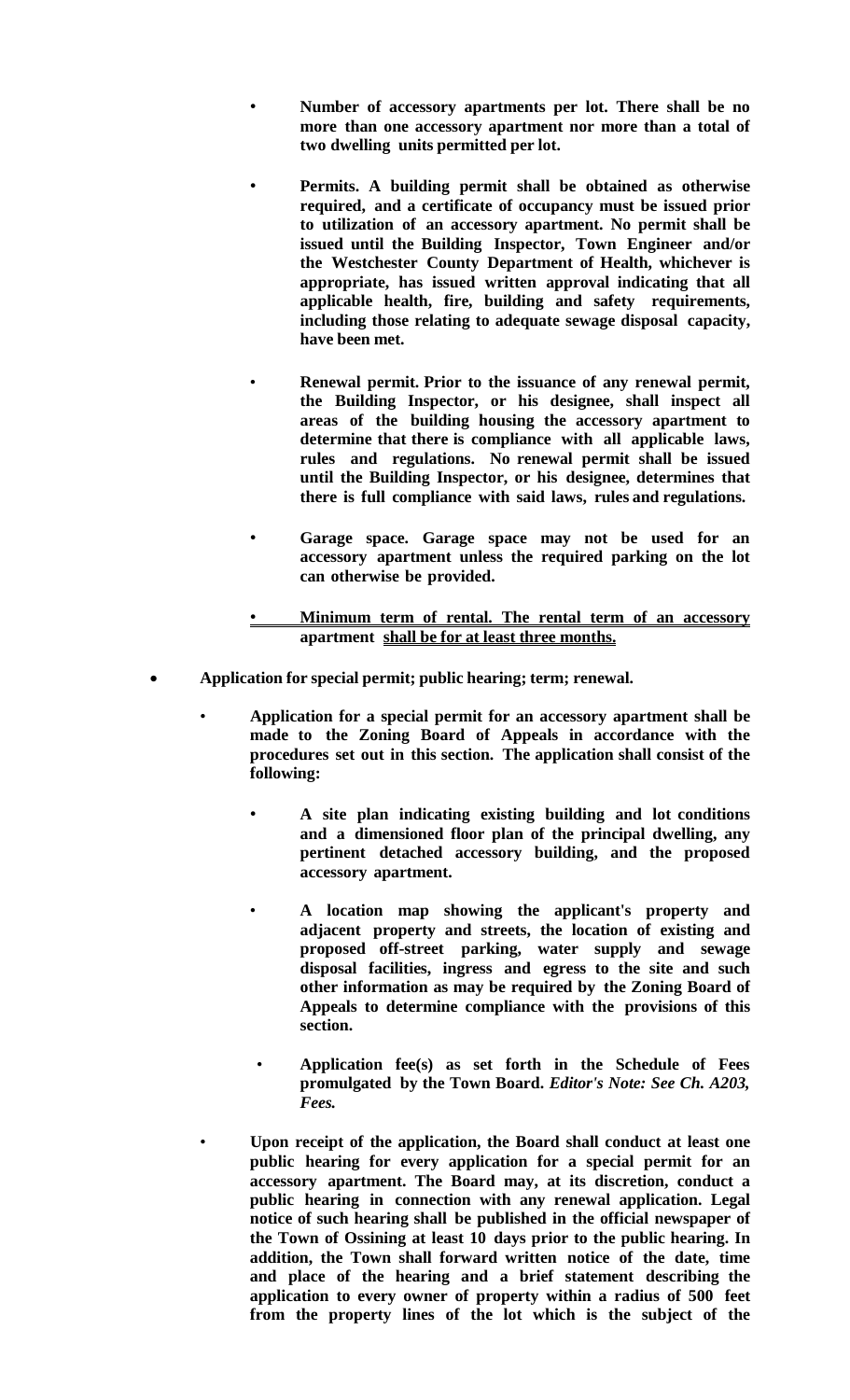**application at least 10 not less than 15 nor more than 25 days prior to the date of such hearing.**

- **The term of an initial permit shall be one year. Renewals shall be for three years. Applications for the renewal of special permits shall be made at least 90 days prior to expiration of the permit being renewed.**
- **If any of the provisions set forth in this chapter are not met, and/or if ownership changes, the special permit shall be null and void.**
- **Additional standards of Zoning Board of Appeals.**
	- **When considering an application for a special permit for an accessory apartment, the Board shall apply the following standards, in addition to those general standards found in this chapter.**
		- **The use will not restrict the use of adjacent properties.**
		- **The use and the traffic generated by the use will not adversely affect the character of the neighborhood.**
		- **The use will not endanger the health, safety or general welfare of the neighborhood or the community.**
		- **It is the Town's intent that neighborhoods zoned as single-family retain their single-family character. The Town recognizes that there may come a time when the number of accessory apartments in a single-family zoned neighborhood will adversely affect the character thereof. The Zoning Board of Appeals shall therefore deny a special permit for an accessory apartment should it find that the number of accessory apartments in a neighborhood, including the one proposed, will adversely affect the character of a single- family zoned neighborhood. This criteria for denial shall include, but not be limited to the circumstance where three other such permits or approvals for accessory apartments have been issued within a radius of 500 feet of the property lines of the lot containing the proposed accessory apartment.**
	- **The standards and provisions of all special uses as provided for in § 200- 45C of the Code of the Town of Ossining shall be applicable to this special permit procedure to the extent that the same are not inconsistent therewith. Further, if any of the provisions of this section are found to be in conflict with § 200-45C, the provisions of this section shall be controlling.**
	- **As a condition to the issuance of an accessory apartment permit, the Zoning Board of Appeals may impose such conditions as deemed proper and necessary upon the accessory apartment, the principal single-family dwelling, any pertinent detached accessory building, and/or the property to preserve the character of the neighborhood and/or the**
- **Reinspection. Accessory apartments which have been approved by the Zoning Board of Appeals shall be reinspected by the Building Inspector one year after issuance of the permit and every year thereafter. In the event the inspection discloses any noncompliance with or violations of the terms of this section, any condition of the permit, any state or local law, regulation or ordinance or, in the discretion of the Building Inspector, any condition which does or could pose a hazard to the health, welfare and safety of either the occupant(s) of the accessory apartment, the main building or any other members of the public, the Building Inspector**

**health, safety and welfare of neighboring residents.**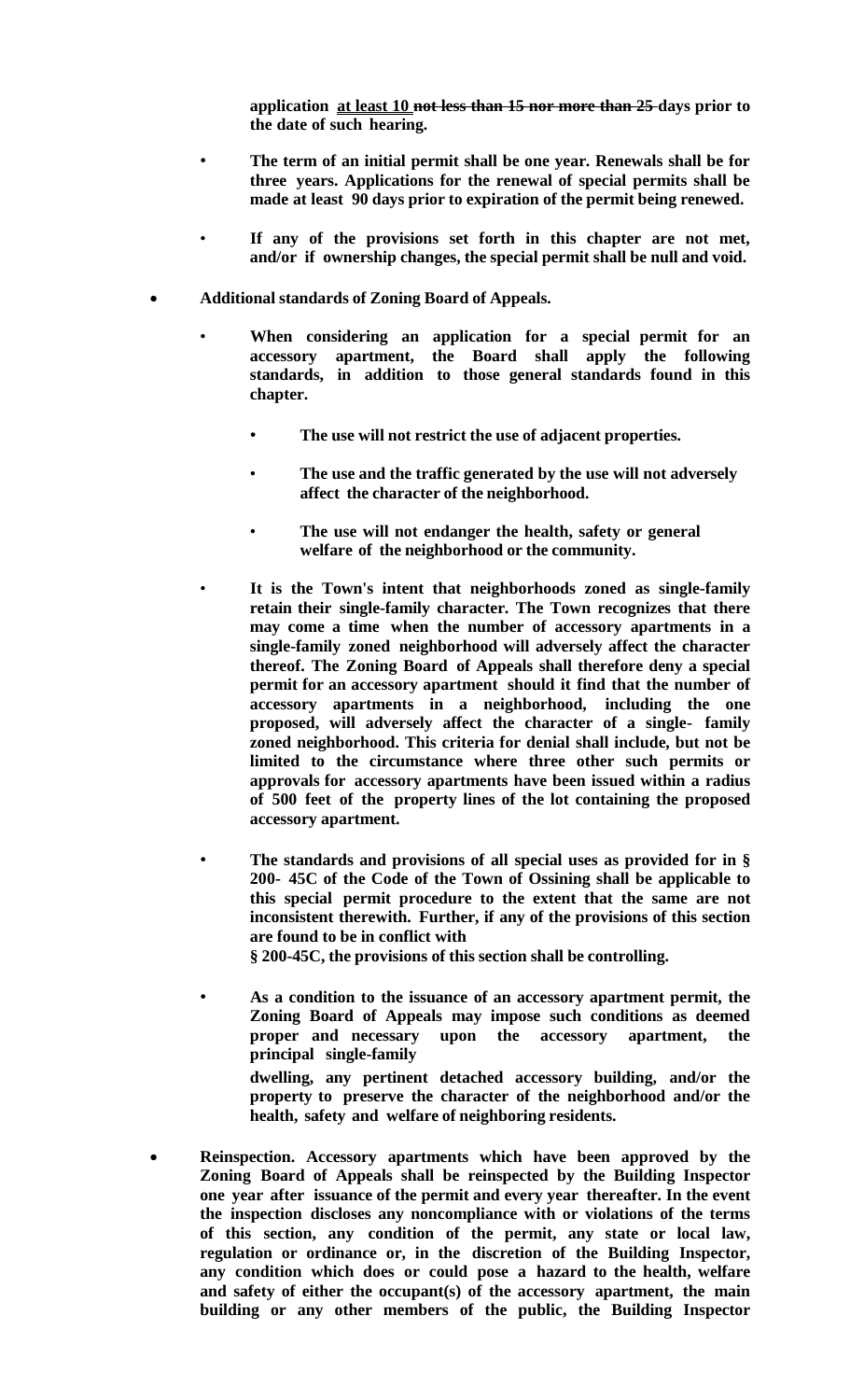**shall report such findings in writing to the Zoning Board of Appeals. The Zoning Board of Appeals shall thereupon schedule a public hearing with due notice to determine whether the permit should be revoked based upon such noncompliance, violations or other condition(s) noted by the Building Inspector. Refusal to allow reinspection by the Building Inspector shall be a basis for revocation of the permit by the Zoning Board of Appeals after a public hearing.**

**Sale of [dwelling](http://www.ecode360.com/8407171#8407206%238407206) unit; renewal of special permit.**

**In the event that a lot with a valid special permit for an accessory apartment is sold, the special permit shall lapse unless, within 90 days after the transfer of title, the new owner shall apply for renewal of the previous special permit under this section. If such application is timely made, the new owner shall not be deemed in violation of this section so long as the renewal application is pursued with due diligence. If such renewal application is granted, the new special permit shall run three years from the date of transfer of title. If, after transfer of title, a renewal application shall not be made within 90 days, any application thereafter made shall be treated as an initial application and any permit issued pursuant to said application shall be for a period of one year.**

- **Boarders prohibited. No boarders shall be permitted in either the principal dwelling unit or the accessory apartment. A dwelling may not receive an accessory apartment special permit for a tourist home, rooming house or boarding house.**
- **Special permit required for [pre-existing](http://www.ecode360.com/8407171#8407208%238407208) units. All owners of accessory apartments who have not previously obtained special permits for such accessory apartments located on their lots shall apply to the Zoning Board of Appeals for a special permit within six months following the effective date of this section. If application is so made within said six-month period, the owner of the accessory apartment shall not be deemed in violation of this section. If application to the Zoning Board of Appeals is not made within said six-month period, the owner of the accessory apartment**